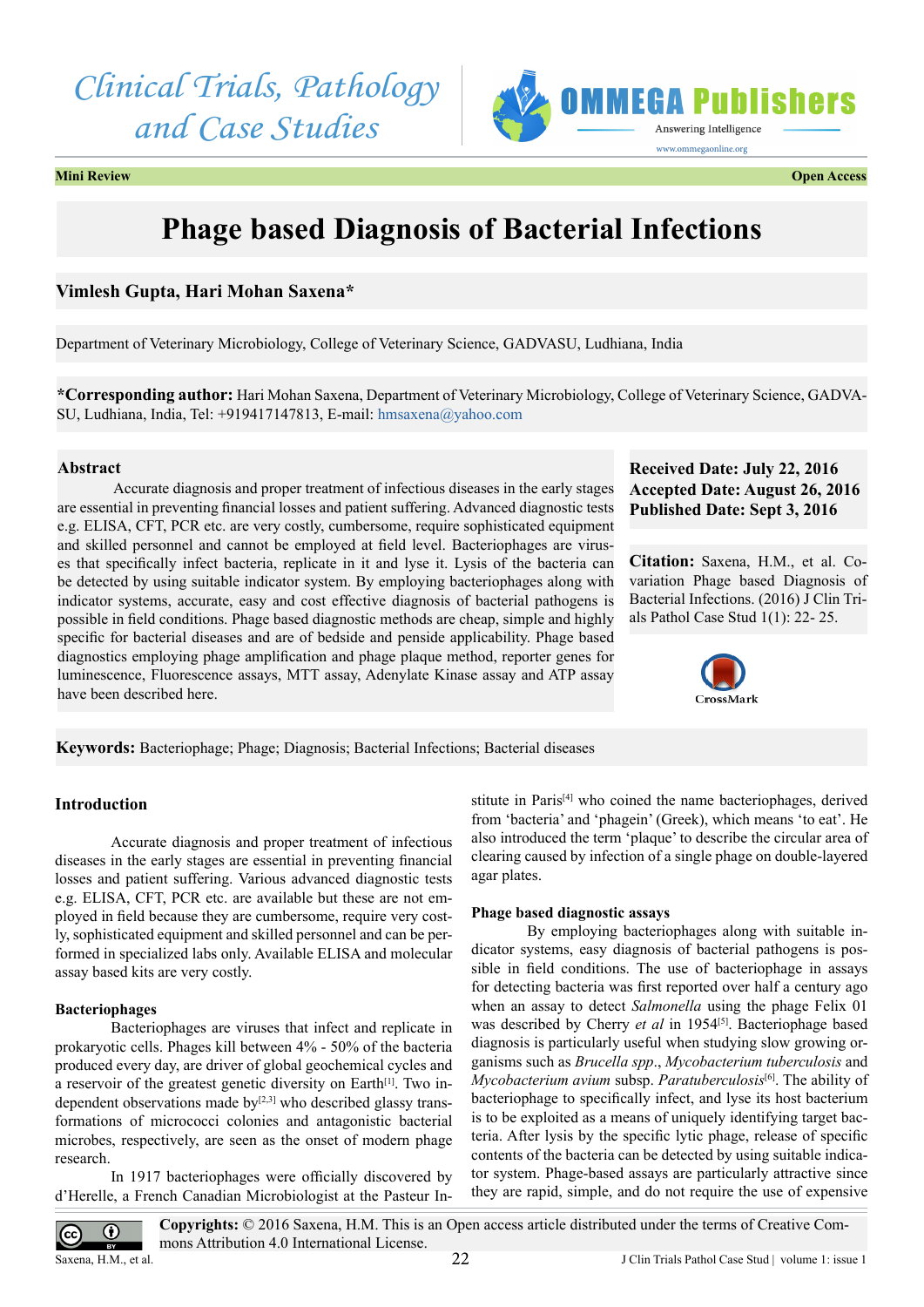#### Phage based Diagnosis of Bacterial Infections

equipment. Phage based diagnosis is easy because phages can be maintained at room temperature<sup>[7]</sup>. Observed that after lyophilization, phage retained its activity during storage for at least 20 months at  $4^{\circ}$ C. Phage is stable for 24 hours in broth at pH values from 6 to 8 at 37<sup>o</sup>C. The specificity of bacteriophage for their hosts has made them ideal tools for the classification, identification, and detection of bacteria.

#### **Phage amplification and phage plaque method**

Favrin *et al*<sup>[\[8\]](#page-2-6)</sup> developed a novel assay that utilizes the normal infection cycle of bacteriophage SJ2 for detection of *Salmonella enterica serovar* Enteritidis in broth. It included 4 stages (i) capture and concentration of target cells by using Immuno Magnetic Separation (IMS) (ii) infection of the target bacterium with phage (iii) amplification and recovery of progeny phage and (iv) assay of progeny phage on the basis of their effect on a healthy population of host cells (signal-amplifying cells). The end point of the assay can be determined by using either fluorescence or optical density measurements. The detection limit of the assay in broth is less than  $10^4$  CFU/ml, and the assay can be performed in 4 to 5 h.

McNerney *et al*<sup>[\[9\]](#page-2-7)</sup> reported that successful infection and replication of bacteriophages is indicative of the presence of viable bacteria. They described the development of a bacteriophage replication assay for the detection of *Mycobacterium tuberculosis* by using mycobacteriophage D29. Optimization of phage inoculation and incubation times allowed highly sensitive detection of *M. bovis*. Mythri and Samaga<sup>[10]</sup> collected three consecutive sputum samples. After decontamination and concentration techniques, samples were used for phage assay, cultured on Lowenstein-Jensen medium and smears were prepared. The overall sensitivity, specificity, PPV and NPV of phage assay when compared to LJ culture were 83.3%, 100%, 1.0 and 0.92, respectively. With respect to smear-negative specimens, the sensitivity was 50%.

#### **Reporter phage based assays**

Meighen<sup>[\[11\]](#page-2-9)</sup> reported that bioluminescent bacteria, including *Photobacterium, Vibrio*, and *Photorhabdus* are capable of emitting light. The light-emitting reaction involves an intracellular luciferase. Bacterial luciferase is a heterodimeric enzyme and coded by the *lux A* and *lux B* genes. *Lux A* and *Lux B* genes have been used as reporter genes for bacterial detection. The principle of this detection method requires the introduction of the *lux* genes into the genome of a bacteriophage. The recombinant phages lack the intracellular biochemistry necessary for light production. However, infection of host bacteria by phage leads to the expression of phage genes and the additional lux gene within 30 to 50 minutes<sup>[12]</sup>. The result of phage infection is bioluminescent bacteria. The specificity of the detection method is determined by bacteriophage and host specificity and only viable cells are detected.

Hennes *et al*<sup>[\[13\]](#page-2-11)</sup> used fluorescently stained bacteriophages to identify and enumerate specific strains of heterotrophic bacteria and cyanobacteria that were added to natural marine microbial communities. Chen and Griffiths<sup>[14]</sup> constructed recombinant bacteriophages specific for *Salmonella* spp. and containing either *lux* AB or the entire *lux* operon. By employing a 6 hour preincubation step of this reporter phage and *Salmonella*, as few as 10 *Salmonella* cells per ml in the original sample could be detected. Loessner *et al* (1996) reported that by using

the recombinant *Listeria* phage A511: *lux*AB, as few as 5 x 102 CFU/ml of tested Listeria cells could be detected after phage infection and two hours incubation at  $20^{\circ}$ C.

Goodridge et al<sup>[\[15\]](#page-3-1)</sup> developed a fluorescent bacteriophage assay for the detection of *E. coli* O157:H7 in ground beef and raw milk samples. In this assay, fluorescently labelled phage AR1 specific for *E. coli* O157:H7 was used. Attachment of the labelled phage AR1 to the surface of *E. coli* O157:H7 could be visualized by epifluorescent microscopy or quantified by flow cytometry. The detection limits of this assay were approximately  $1 \times 10^3$  CFU/ml in raw milk.

Edgar *et al*<sup>[16]</sup> reported biotinylation of engineered host-specific bacteriophage and conjugation of the phage to streptavidin-coated quantum dots. The method provides specific detection of as few as 10 bacterial cells per ml in experimental samples, with an approximately 100-fold amplification of the signal over background in 1 h.

#### **MTT assay and other biochemical assays**

Gupta and Saxena[\[17\]](#page-3-3) adapted MTT assay and nitrate reduction assay for use along with phage in detection of *Brucella*  organisms. In phage based MTT assay, all the standard isolates of *Brucella* changed colour from yellow to purple upon addition of MTT after 6.5 hours of incubation of bacteria alone. However, in case of wells containing bacteria incubated with the specific brucellaphage, no colour change was observed after 6.5 hours of incubation because of the specific lysis of bacteria by the phage. In phage based Nitrate Reduction Test, red colour was noticed in the case of live *Brucella* isolates alone, but in case of *Brucella*  incubated with phage for 8 hours, it remained colourless. The above mentioned tests can be suitably adapted to develop pen side kits for use with clinical samples after concentration of organisms in sample with positive serum and reduction of sample contamination using certain antibiotics.



Brucella abortus S-19 L: with phage; R: without phage **Nitrate Reductase Test** 

**Figure 1:** Phage based Nitrate Reductase Test in small tubes.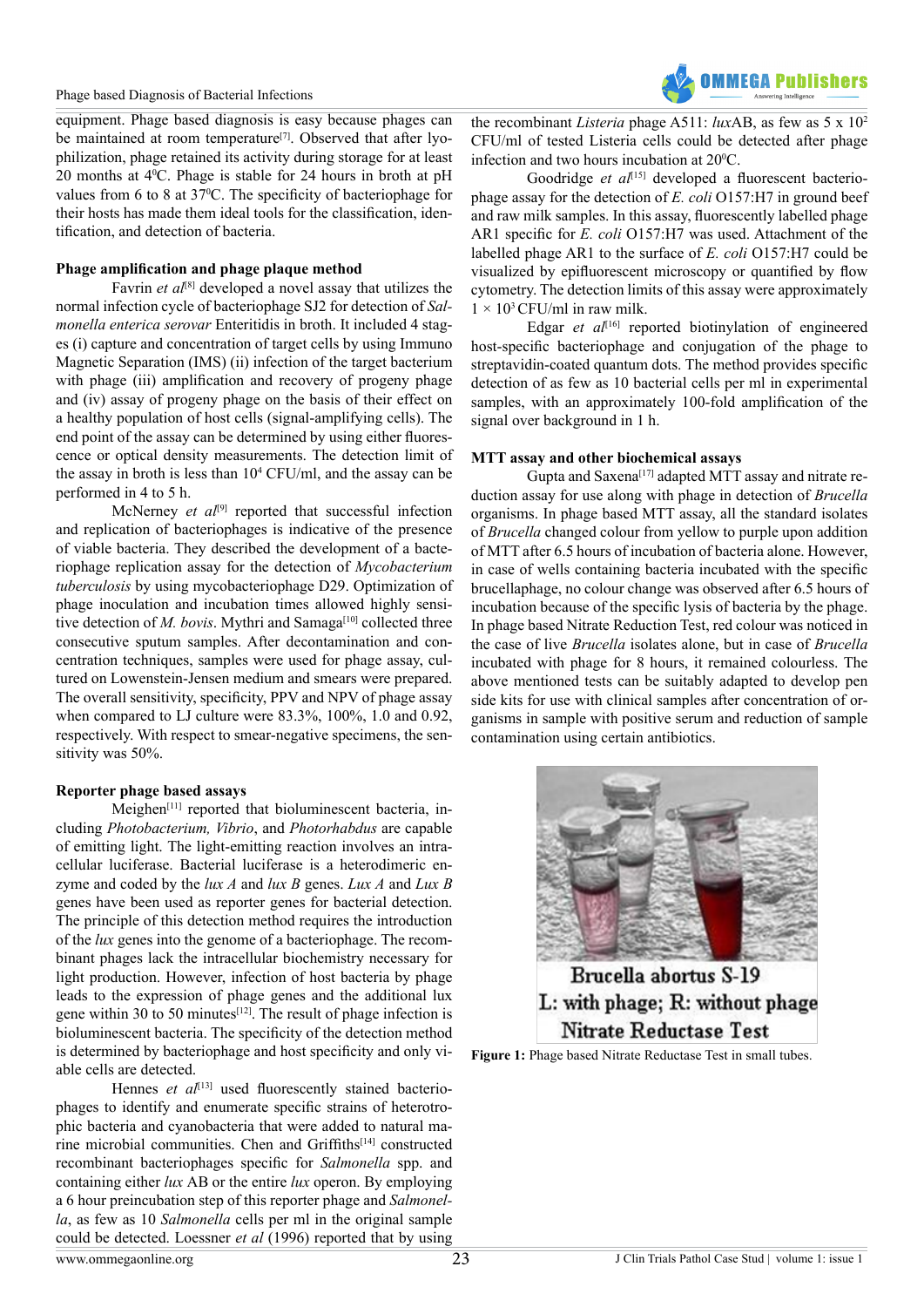

**Figure 2:** Phage based MTT assay for *Salmonella* in small tubes.

|  |  |                    | <b>Table 1:</b> Confirmation of <i>Salmonella</i> by cost effective phage mediated |  |          |  |  |  |  |  |
|--|--|--------------------|------------------------------------------------------------------------------------|--|----------|--|--|--|--|--|
|  |  |                    | lysis and costly PCR.                                                              |  |          |  |  |  |  |  |
|  |  | $\mathbf{r}$ , and |                                                                                    |  | $\cdots$ |  |  |  |  |  |

| <b>Isolate of Salmonella</b> | <b>PCR</b> positivity | Lysis by phage |
|------------------------------|-----------------------|----------------|
| 37s                          |                       |                |
| 38s                          | $^{+}$                | $^{+}$         |
| 31s                          | $^{+}$                | $^{+}$         |
| 59s                          | $^{+}$                | $^{+}$         |
| 71s                          | $^{+}$                | $^+$           |
| 80s                          | $^{+}$                | $^{+}$         |
| 96s                          | $^{+}$                | $^{+}$         |
| 12s                          | $^{+}$                | $^{+}$         |
| 49s                          | $^{+}$                | $^+$           |

## **ATP and AK assays**

The ATP bioluminescence reaction is catalysed by the enzyme luciferase, and requires a series of substrates including ATP (adenosine triphosphate) and luciferin. Here ATP functions to link the enzyme luciferase to its substrate luciferin.

Sanders (1995) used bacteriophage for specific lysis of *Listeria monocytogenes*, and the subsequent detection of an increase in the level of released bacterial ATP. This method enabled to rapidly and selectively identify  $2.5 \times 10^5$  cells of *L. Monocytogenes* in the presence of one other *Listeria* species within 80 minutes after the addition of bacteriophage. Murphy et al<sup>[\[18\]](#page-3-4)</sup> also investigated the phage-mediated adenylate kinase (AK) assay. This assay was claimed to be more sensitive than the phage-mediated ATP assay.

Blasco *et al*<sup>[19]</sup> used bacteriophages to cause specific lysis of bacteria and developed sensitive and rapid assay for the specific detection of bacteria using *Escherichia coli* and *Salmonella Newport* as the test organisms. The release of cell contents was measured by ATP bioluminescence. Increased sensitivity was obtained by focusing on the bacteria's adenylate kinase (AK) as the cell marker instead of ATP as conventionally used. Fewer than  $10^3$  *E. coli* cells could be readily detected in less than 1 h. *Salmonella Newport* assays, although as sensitive, were slower and took up to 2 h.

Minikh *et al*<sup>[\[20\]](#page-3-6)</sup> used wild type T4 bacteriophage and recombinant T4 bacteriophages displaying biotin binding peptide and cellulose binding module on their heads. These phages were



immobilized on nano-Aluminum fiber-based filter, streptavidin magnetic beads and microcrystalline cellulose, respectively. Infectivity of the immobilized phages was investigated by monitoring the phage-mediated growth inhibition of bioluminescent *E. coli* B and cell lysis using bioluminescent ATP assay. Excess of interfering microflora at levels 60-fold greater than the target organism did not affect the results when bacteriophage was immobilized on the filter prior to concentration of bacterial cells.

Saxena and Gupta<sup>[\[21\]](#page-3-7)</sup> exploited the phenomena of ATP release on phage mediated lysis of bacteria and ATP catalyzed luciferase-luciferin reaction to develop a novel assay for diagnosis of Brucellosis from clinical samples employing the ATP Determination kit (Invitrogen Detection Technologies). Mean luminescence was  $1616.333 \pm 662.608$  for *Brucella* positive uterine secretions alone and  $18507 \pm 3327.018$  for phage treated positive samples. There was a very significant difference ( $P \leq$ 0.01) between the two values. The average increase in luminescence was 10.03 folds. The mean luminescence of negative samples treated with phage was  $700.333 \pm 364.664$ . The difference between the luminescence of phage treated positive and negative samples was very significant ( $P < 0.01$ ). The positive/negative status of animals from which the samples were derived was confirmed by Rose Bengal Plate Test and ELISA. The novel assay is simple, easy, accurate and field applicable assay for Brucellosis.

Thus, phage based methods offer cheap, simple and highly specific diagnostic tests for bacterial diseases which are of bedside and penside applicability.

## **References**

<span id="page-2-0"></span>1[. Suttle, C.A. Viruses in the sea. \(2005\) Nature 437\(7057\): 356-361.](http://www.ncbi.nlm.nih.gov/pubmed/16163346)

<span id="page-2-1"></span>2. [Twort, F.W. An investigation on the nature of ultramiroscopic virus](http://www.thelancet.com/journals/lancet/article/PIIS0140-6736(01)20383-3/abstract)[es. \(1915\) Lancet 186\(4814\): 1241-1243](http://www.thelancet.com/journals/lancet/article/PIIS0140-6736(01)20383-3/abstract)

3. [d'Hérelle, F. Sur un microbe invisible antagoniste des](http://www.oalib.com/references/14062355) *Bacilles dysentériques*[. \(1917\) Critical Reviews Academic Science Paris 165: 373-](http://www.oalib.com/references/14062355) [375.](http://www.oalib.com/references/14062355)

<span id="page-2-2"></span>4. d'Herelle, F. The bacteriophage. (1949) Science News 14: 44-59.

<span id="page-2-3"></span>5. [Cherry, W.B., Davis, B.R, Edwards, P.R. et al. A simple procedure](http://www.ncbi.nlm.nih.gov/pubmed/13174921) [for the identification of the genus](http://www.ncbi.nlm.nih.gov/pubmed/13174921) *Salmonella* by means of a specific [bacteriophage. \(1954\) J Lab Clin Med 44\(1\): 51-55.](http://www.ncbi.nlm.nih.gov/pubmed/13174921)

<span id="page-2-4"></span>6. [Stanley, E.C., Mole, R.J., Smith, R.J., et al. Development of a new,](http://www.ncbi.nlm.nih.gov/pmc/articles/PMC1828794/) [combined rapid method using phage and PCR for detection and iden](http://www.ncbi.nlm.nih.gov/pmc/articles/PMC1828794/)tification of viable *[Mycobacterium paratuberculosis](http://www.ncbi.nlm.nih.gov/pmc/articles/PMC1828794/)* bacteria within 48 [hours. \(2007\) Appl Environ Microbiol 73\(6\): 1851-1857.](http://www.ncbi.nlm.nih.gov/pmc/articles/PMC1828794/)

<span id="page-2-5"></span>7. [McDuff, C.R., Jones, L.M., Wilson, J.B. Characteristics of brucel](http://www.ncbi.nlm.nih.gov/pubmed/16561929)[laphages. \(1961\) J Bacteriol 83\(2\): 324-329.](http://www.ncbi.nlm.nih.gov/pubmed/16561929)

<span id="page-2-6"></span>8. [Favrin, S.J., Jassim, S.A., Griffiths, M.W. Development and optimi](http://www.ncbi.nlm.nih.gov/pubmed/11133448)[zation of a novel Immunomagnetic Separation Bacteriophage Assay for](http://www.ncbi.nlm.nih.gov/pubmed/11133448) detection of *Salmonella enterica* [Serovar Enteritidis in broth. \(2001\)](http://www.ncbi.nlm.nih.gov/pubmed/11133448) [Appl Environ Microbiol 67\(1\): 217-224.](http://www.ncbi.nlm.nih.gov/pubmed/11133448)

<span id="page-2-7"></span>9. [McNerney, R., Kambashi, B.S., Kinkese, J., et al. Development of a](http://www.ncbi.nlm.nih.gov/pubmed/15131178) [bacteriophage phage replication assay for diagnosis of pulmonary tu](http://www.ncbi.nlm.nih.gov/pubmed/15131178)[berculosis. \(2004\) J Clin Microbiol 42\(5\): 2115-2120.](http://www.ncbi.nlm.nih.gov/pubmed/15131178)

<span id="page-2-8"></span>10. [Mythri, K.M., Samaga, M.P. Rapid diagnosis of pulmonary tuber](http://www.ijpbs.net/cms/php/upload/2251_pdf.pdf)[culosis by phage assay in HIV positive patients. \(2013\) Int J Pharm Bio](http://www.ijpbs.net/cms/php/upload/2251_pdf.pdf) [Sci 4\(2\): 257-262.](http://www.ijpbs.net/cms/php/upload/2251_pdf.pdf)

<span id="page-2-9"></span>11. [Meighen, E.A. Genetics of bacterial bioluminescence. \(1994\) Ann](http://www.ncbi.nlm.nih.gov/pubmed/7893120) [Rev Genet 28: 117-139.](http://www.ncbi.nlm.nih.gov/pubmed/7893120)

<span id="page-2-11"></span><span id="page-2-10"></span>12. [Stewart, G.S.A.B., Williams, P.](http://www.ncbi.nlm.nih.gov/pubmed/1512559) *Lux* genes and the applications of [bacterial bioluminescence. \(1992\) J Gen Microbiol 138\(7\): 1289-1300.](http://www.ncbi.nlm.nih.gov/pubmed/1512559) 13. [Hennes, K.P, Suttle, C.A., Chan, A.M. Fluorescently labelled virus](http://www.ncbi.nlm.nih.gov/pmc/articles/PMC1388708/)